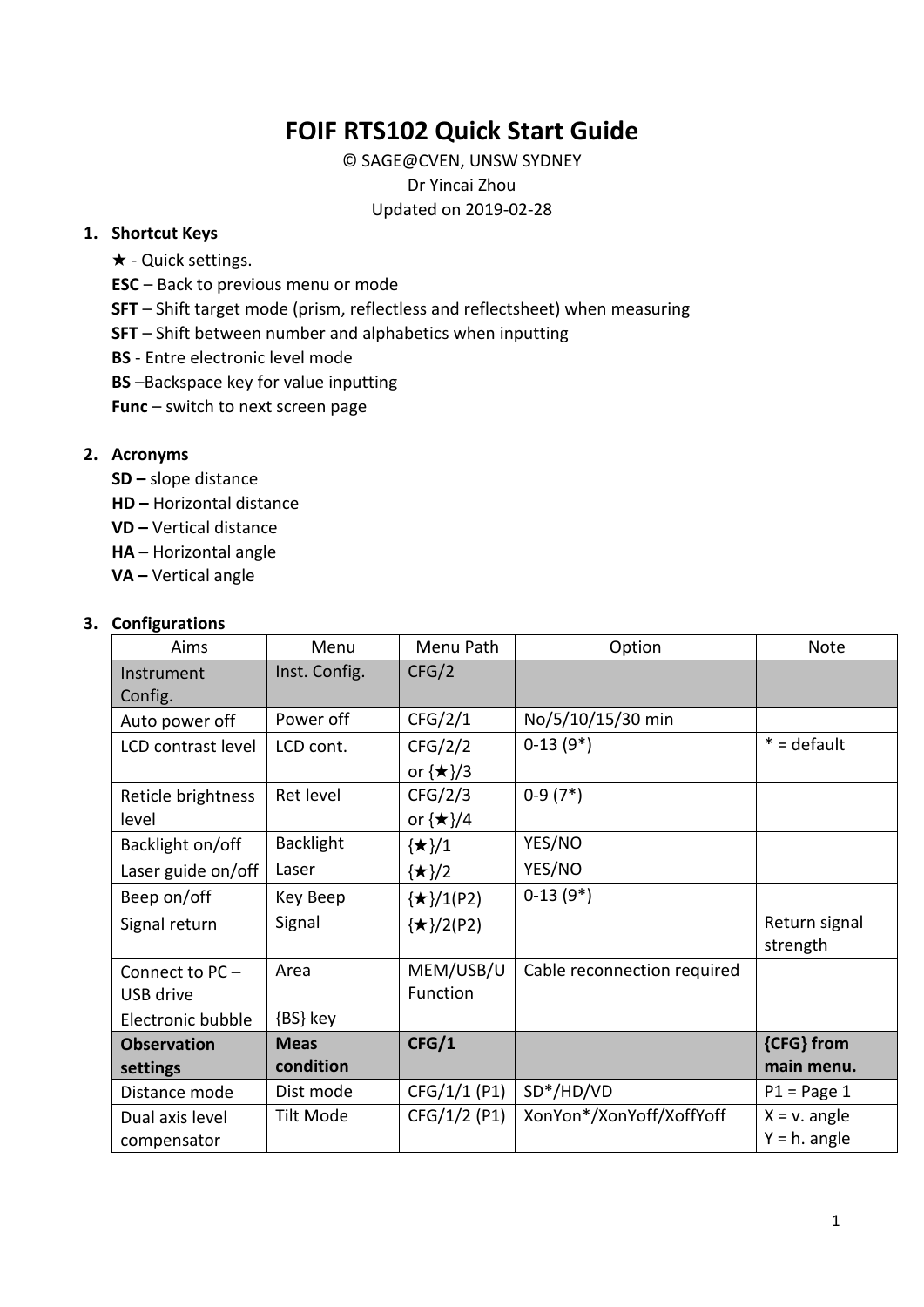| refraction<br>coefficient k | C&R crn                                                               | CFG/1/3 (P1)         | $.14*/.20/No$                                                    | For calc, of combined<br>correction for curvature & |                                                 |
|-----------------------------|-----------------------------------------------------------------------|----------------------|------------------------------------------------------------------|-----------------------------------------------------|-------------------------------------------------|
|                             |                                                                       |                      |                                                                  | refraction                                          |                                                 |
| Vertical angle              | V. Obs                                                                | CFG/1/4 (P1)         | Zenith*/VA/V90                                                   |                                                     |                                                 |
| type                        |                                                                       |                      |                                                                  |                                                     |                                                 |
| H angle type                | H. Obs                                                                | CFG/1/5 (P1)         | HAR*/HAL                                                         |                                                     | {Func} switch to<br>P <sub>2</sub>              |
| Danger circle<br>warning?   | <b>HA Buzzer</b>                                                      | CFG/1/1 (P2)         | NO*/Yes                                                          |                                                     | <b>Resection buzz</b><br>when danger<br>circle? |
| Coord. format               | Coord. format                                                         | CFG/1/2 (P2)         | $N-E-Z*/E-N-Z$                                                   |                                                     |                                                 |
| Angle resolution            | Ang. Reso.                                                            | CFG/1/3 (P2)         | $1''*/5''/10''$                                                  |                                                     |                                                 |
| Code reuse                  | Code eff                                                              | CFG/1/4 (P2)         | Once / always                                                    |                                                     |                                                 |
| height difference<br>mode   | VD mode                                                               | CFG/1/5 (P2)         | To instrument centre / to<br>station survey mark                 |                                                     |                                                 |
| Distance decimal            | Mini Unit                                                             | CFG/1/1 (P3)         | 1 mm /0.1 mm                                                     |                                                     |                                                 |
| number                      |                                                                       |                      |                                                                  |                                                     |                                                 |
| <b>Instrument</b>           | Inst. Adjust                                                          | CFG/3                |                                                                  |                                                     |                                                 |
| adjustment                  |                                                                       |                      |                                                                  |                                                     |                                                 |
| Tilt correction             | <b>Tilt Correct</b>                                                   | CFG/2/1              |                                                                  |                                                     | Use with                                        |
|                             |                                                                       |                      |                                                                  |                                                     | caution                                         |
| Collimation                 | Collimation                                                           | CFG/2/2              |                                                                  |                                                     | Use with                                        |
| correction                  | corre                                                                 |                      |                                                                  |                                                     | caution                                         |
| <b>Serial port</b>          | <b>Comms setup</b>                                                    | CFG/3                | 6 parameters                                                     |                                                     |                                                 |
| settings                    |                                                                       |                      |                                                                  |                                                     |                                                 |
|                             | 1. Baud rate 1200*/2400/4800/9600/19200/38400                         |                      |                                                                  |                                                     |                                                 |
|                             |                                                                       |                      |                                                                  |                                                     |                                                 |
|                             | 2. Data bits 8 bit*/7 bit                                             |                      |                                                                  |                                                     |                                                 |
|                             | 3. Parity No*/ Even/ Odd                                              |                      |                                                                  |                                                     |                                                 |
|                             | 4. Stop bit 1 bit*/2 bit                                              |                      |                                                                  |                                                     |                                                 |
|                             | 5. Check sum No <sup>*</sup> / Yes                                    |                      |                                                                  |                                                     |                                                 |
|                             | 1.Xon/Xoff No*/ Yes                                                   |                      |                                                                  |                                                     |                                                 |
| <b>Unit settings</b>        | Unit                                                                  | CFG/4                |                                                                  |                                                     |                                                 |
|                             | 1.Temp. °C*/ °F                                                       |                      |                                                                  |                                                     |                                                 |
|                             | 2. Pressure hPa*/ mmHg / inchHg/mbar/psi                              |                      |                                                                  |                                                     |                                                 |
|                             | 3.Angle degree*/ gon / mil                                            |                      |                                                                  |                                                     |                                                 |
|                             | 4. Dist meter*/ Us-feet/Int-ft                                        |                      |                                                                  |                                                     |                                                 |
| Date and time               |                                                                       | CFG/1 (P2)           |                                                                  |                                                     | <b>US format only</b>                           |
| <b>Custom Key</b>           |                                                                       | <b>CFG/2 (P2)</b>    |                                                                  |                                                     | Keep default                                    |
| function settings           |                                                                       |                      |                                                                  |                                                     | for consistency                                 |
| <b>EDM Settings</b>         |                                                                       | {★}/F1 or MEAS/P3/F1 |                                                                  |                                                     |                                                 |
|                             |                                                                       |                      | 1. Mode Fine "r" */ Fine AVG 3 / Fine "s" / Rapid "s" / Tracking |                                                     | $* =$ default                                   |
|                             | 2. Ref lector Prism*/Sheet / No prism                                 |                      |                                                                  |                                                     |                                                 |
|                             | 3. Pri. const - 99~99<br>4.Temp. -30 ~ $60^{\circ}C(20^{\circ}C^{*})$ |                      |                                                                  |                                                     |                                                 |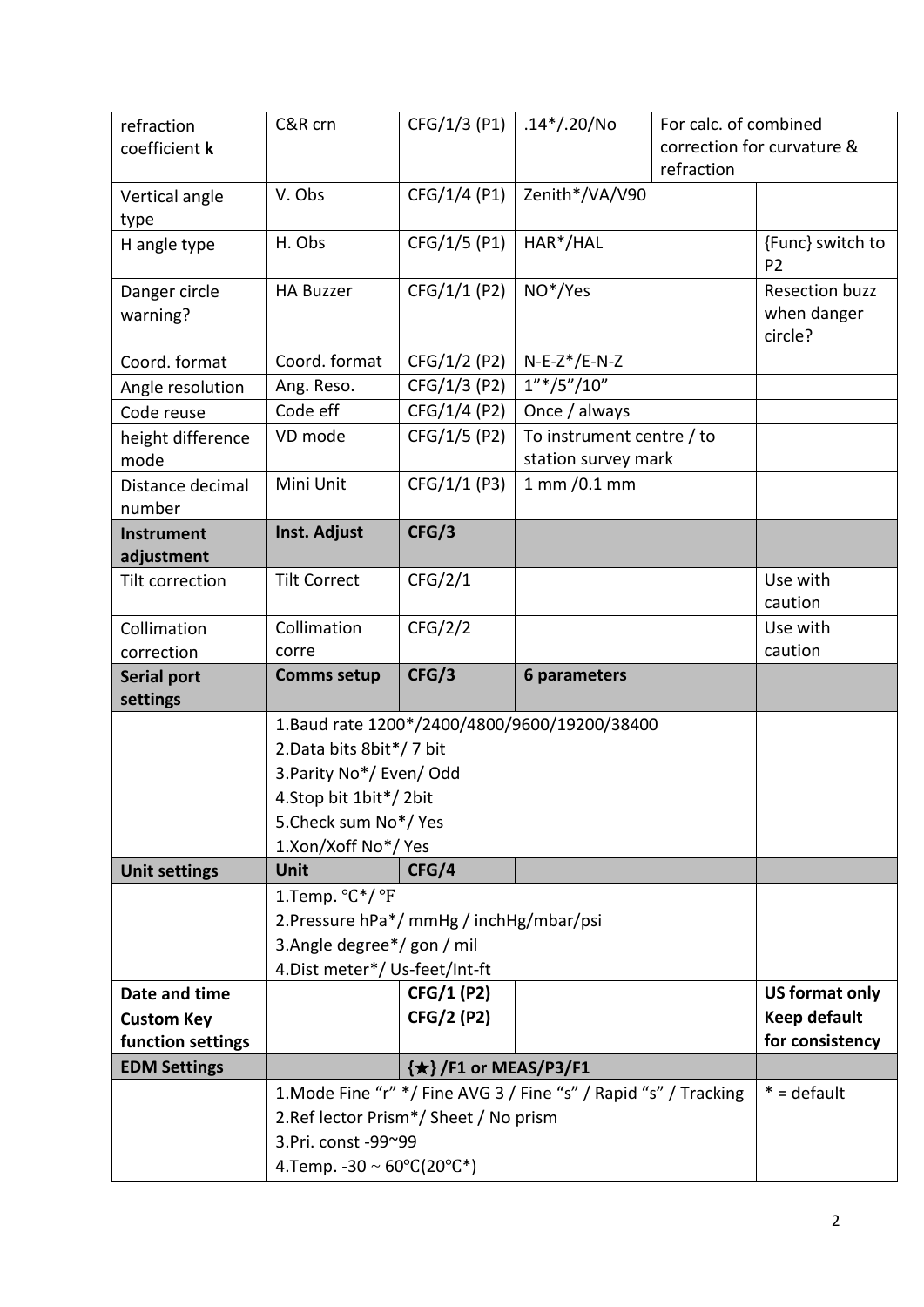| 5. Pressure 500 $\sim$ 1400hPa(1013hPa*) |  |  |
|------------------------------------------|--|--|
| $\frac{1}{2}$ 6.ppm -499 ~ 499(0*)       |  |  |
|                                          |  |  |

# **4. Menu paths**

| To Do                                            | <b>Menu</b>         | Path                             | <b>Option</b>                                                       | <b>Note</b>                                 |
|--------------------------------------------------|---------------------|----------------------------------|---------------------------------------------------------------------|---------------------------------------------|
|                                                  |                     |                                  |                                                                     |                                             |
| Set H angle to 0                                 | 0SET                | MEAS/0SET(P1)                    | Press OSET twice                                                    | $(in P1)$ use<br>Func key                   |
| Set H angle to 0-<br>360                         | <b>HSET</b>         | MEAS/HSET(P2)/1                  | Target H, Point #                                                   | (in P2) use<br>Func key                     |
| Set H angle to 0-<br>360                         | <b>HOLD</b>         | MEAS/HOLD(P2)                    | Rotate RTS to<br>desired value and<br>HOLD, Point a<br>target, HOLD | (in P2) use<br>Func key                     |
| Switch distance<br>display                       | SHV1                | MEAS/SHV1(P1)                    | <b>SD VA HA</b><br>HD VA HA<br><b>VD VA HA</b>                      |                                             |
| Switch between<br>distance and<br>angle displays | SHV <sub>2</sub>    | MEAS/SHV2(P1)                    | SD HD VD<br>(SD/HD/VD) VA<br>HA                                     | (SD/HD/VD) is<br>selected using<br>SHV1 key |
| Measure a<br>distance                            | <b>DIST</b>         | MEAS/DIST(P1)                    | EDM setup in P3                                                     | Func key to P3                              |
| Measure point<br>coord.                          | <b>CORD</b>         | MEAS/CORD(P2)                    | Requires station<br>& backsight setup                               |                                             |
| Station setup                                    | Occ. Orient.        | MEAS/CORD(P2)/1/1                | Pt#, Inst H,<br>E0, N0, Z0,<br>user, wind, temp,                    | Manual entry<br>or READ from<br>Mem         |
| Azimuth setup                                    | Azimuth             | MEAS/CORD(P2/1/2/1               | Angle DDD.MMSS                                                      | Manual entry                                |
| Backsight                                        | <b>Backsight</b>    | MEAS/CORD(P2)/1/2/2              | Pt#, Inst H, EBS,<br>NBS, ZBS.                                      | Manual entry<br>or READ from<br>Mem         |
| <b>Scale Factor</b>                              |                     | MEAS/CORD(P2)/4/F4<br>MEM/1/1/F4 | For selected job<br>only                                            |                                             |
| Stake Out                                        | Stake Out           | MEAS/MENU(P2)/1(P1)              | Height; Angle &<br>Distance; Coord                                  | Requires<br>Station<br>orientation          |
| Area                                             | Area                | MEAS/MENU(P2)/3(P1)              |                                                                     |                                             |
| Offset                                           | Offset              | MEAS/MENU(P2)/4(P1)              |                                                                     |                                             |
| <b>MLM</b>                                       | <b>MLM</b>          | MEAS/MENU(P2)/5(P1)              |                                                                     |                                             |
| Resection                                        | Resection           | MEAS/MENU(P2)/2(P2)              |                                                                     |                                             |
| <b>REM</b>                                       | <b>REM</b>          | MEAS/MENU(P2)/1(P2)              |                                                                     |                                             |
| Point Projection                                 | Point<br>Projection | MEAS/MENU(P2)/3(P2)              |                                                                     |                                             |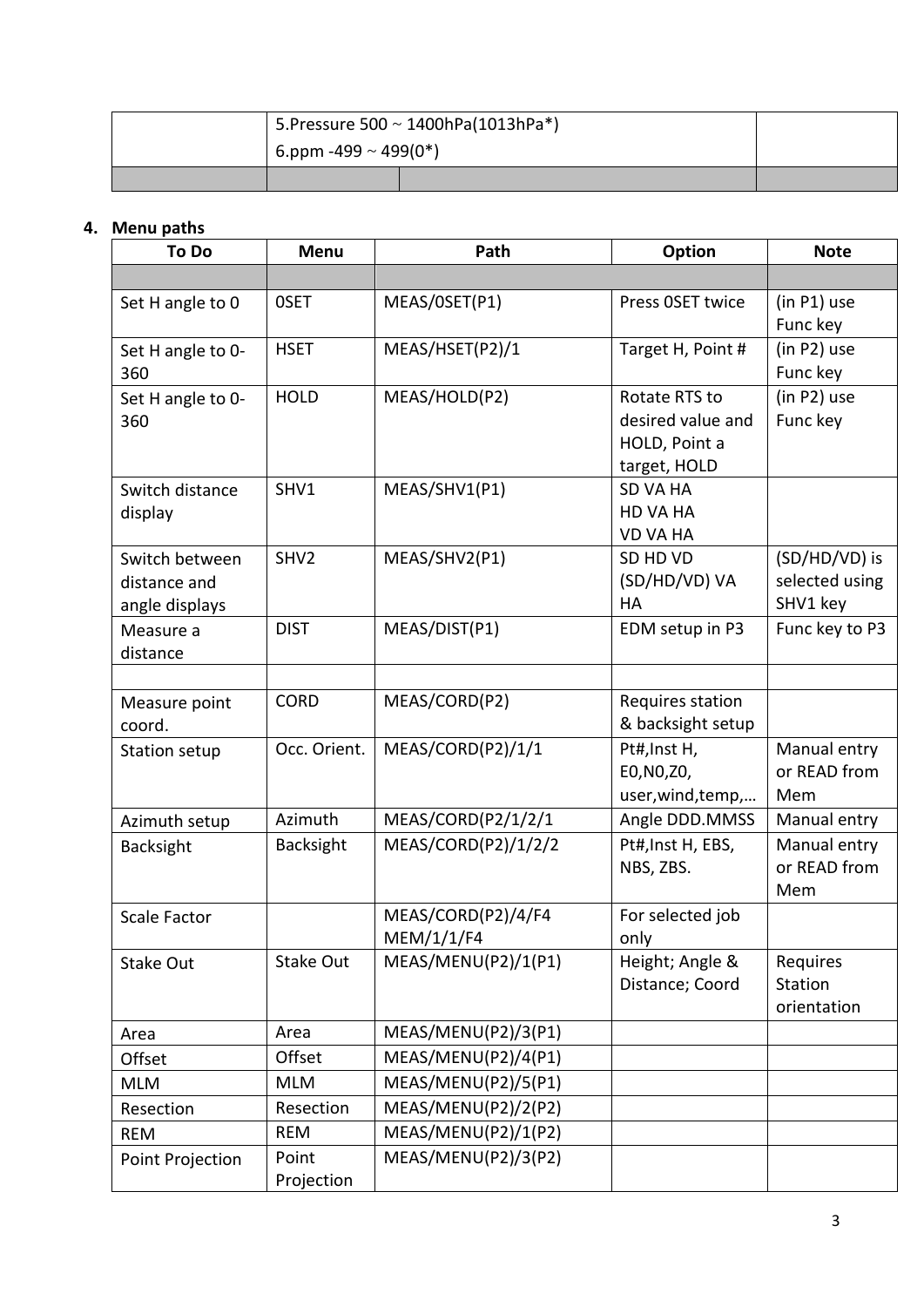| Line Stakeout   | Line              | MEAS/MENU(P2)/4(P2)                        |                                |                      |                    |                    |
|-----------------|-------------------|--------------------------------------------|--------------------------------|----------------------|--------------------|--------------------|
|                 | Stakeout          |                                            |                                |                      |                    |                    |
| <b>Traverse</b> | <b>Traverse</b>   | MEAS/MENU(P2)/5(P2)                        |                                |                      |                    |                    |
| Inverse         | Inverse           | MEAS/MENU(P2)/1(P3)                        |                                |                      |                    |                    |
| Road Calc.      | Road Calc         | MEAS/MENU(P3)/5(P3)                        |                                | Road calc / setout   |                    | After road         |
|                 |                   |                                            |                                | / road file          |                    | alignment          |
|                 |                   |                                            |                                | managmt              |                    |                    |
| Choose Internal | Storage           | MEM/4                                      |                                | Internal or SD       |                    |                    |
| mem or SD card  | media             |                                            |                                | card                 |                    |                    |
| Job management  | <b>JOB</b>        | MEM/1(P1)                                  |                                | <b>JOB Selection</b> |                    | Caution to         |
|                 |                   |                                            |                                | <b>JOB Rename</b>    |                    | delete a job.      |
|                 |                   |                                            |                                | <b>JOB Delete</b>    |                    | No recovery.       |
|                 |                   |                                            |                                | Download             |                    |                    |
|                 |                   |                                            |                                | <b>COM Settings</b>  |                    |                    |
|                 |                   |                                            | File Copy (P2)                 |                      |                    |                    |
| Data download / | <b>U</b> Function | MEM/5                                      |                                | <b>Using FOIF</b>    |                    | Separate           |
| upload          |                   |                                            |                                | Exchange or MO       |                    | instructions       |
|                 | File Copy         | $MEM/1/1(P2) - to SD$                      |                                | to read data files   |                    |                    |
| Known data      | Key Input         | MEM/2/JOB#/1(P1)                           |                                | P# E N H only        |                    |                    |
| manual input    |                   |                                            |                                |                      |                    |                    |
| Code            | Code Edit         | MEM/3/1<br>Store max 50 codes incl. string |                                |                      |                    | No options to save |
| Management      |                   |                                            | numbers. No limit in data file |                      | codes during meas. |                    |
|                 |                   |                                            |                                |                      |                    |                    |

## **5. Measure distances only**

- Setup instrument
- Sight to a target
- SFT to change to prism, reflective sheet or reflectless mode
- MEAS / DIST (P1) /use SHV2 to switch SD HD VD display.

## **6. Measure distances and angles**

- Setup instrument
- MEAS / CORD (P2)
- 1. Occ. Orientation
- 2. Set H Angle
- 1. Azimuth, entre azimuth (e.g. 0)
- Sight to target 1, OK.
- 2. Measure, REC, OK
- Sight to target 2, select MEAS, REC, OK
- Repeat

# **7. View recorded data**

• MEAS / REC (P3) / 5.View (P1) / display list of recorded points

## **8. Instrument Quick Configuration**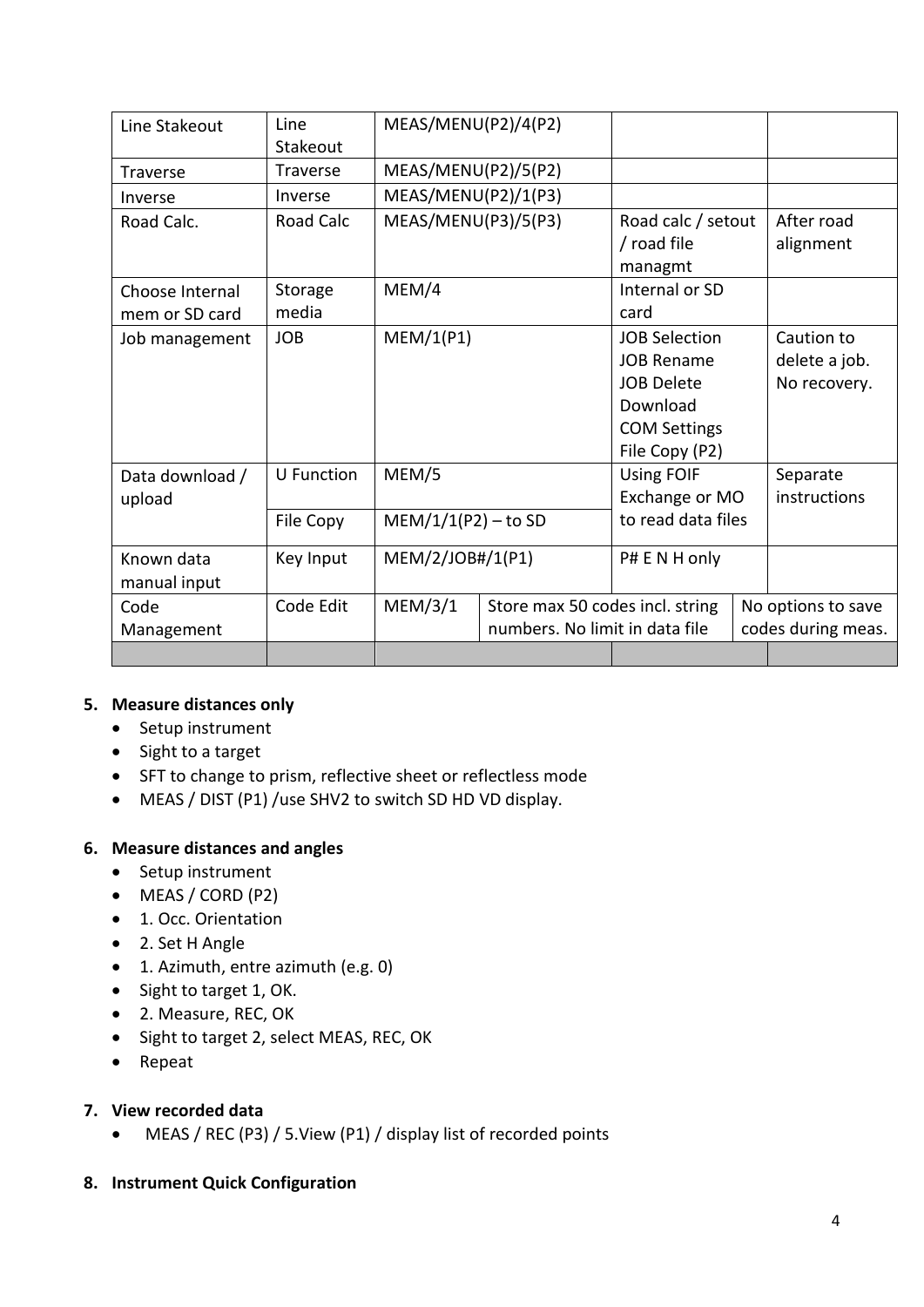

Note:

- Ret. Lev = Reticle illumination level
- Laser = constant laser beam
- Signal = laser reflection level





## **9. Data files in internal memory**

U FUNCTION. Once connected, you'll see a USB drive with 5 folders in it.



## **10. Electronic level-up (sec 2.4)**

Press BS key.  $\mathcal{D}$  $\begin{array}{c}\n\bigcirc \\
\widetilde{\mathsf{R}}\n\end{array}$ ONGE<br>ONGE Esc ABC<br>STU<br>STU<br>STU BS<br>Space<br>Func ilt Mode  $\frac{10N}{00002}$ ONYON "00'09"  $O<sub>c</sub>$  $\odot$  $\odot$  $\Omega$  $\bullet$  $\bigodot$  $\bullet$   $\bullet$   $\bullet$   $\bullet$  $\bigoplus$  $\bullet$  $\mathbf{Q}$